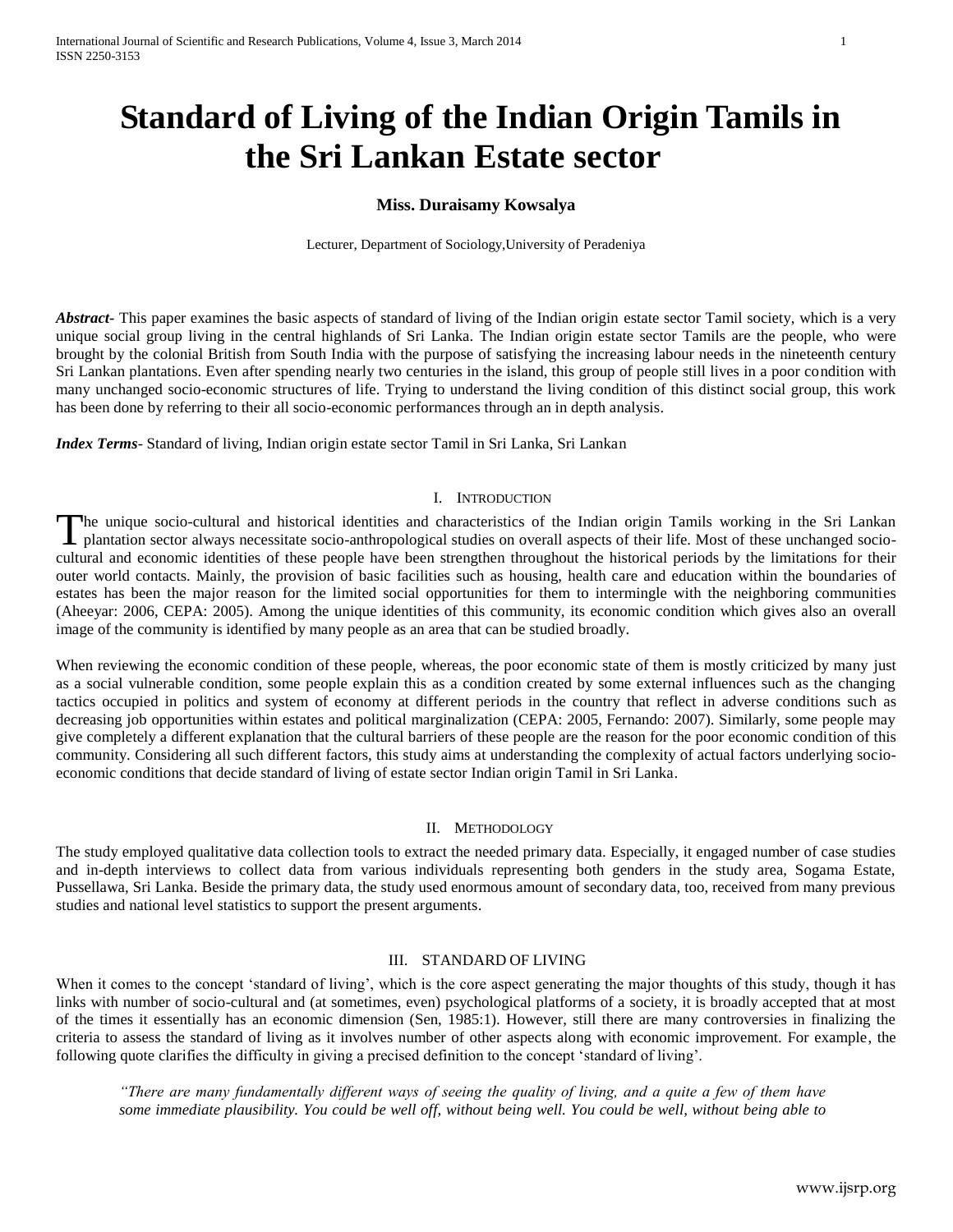*lead the life you wanted. You could have got the life you wanted, without being happy. You could be happy, without having much freedom. You could have a good deal of freedom, without achieving much…" (Sen, 1985:1)*

Therefore, it is now clear that measuring a group of people's standard of living should be a deal to ensure the evaluation of all such life aspects, especially of income, happiness, freedom and achievement. Even though this type of an assumption has a great deal of recognition from a sociological point of view, the importance of economic phenomena should not be under-estimated as it is the dominant factor that ensures the above mentioned many qualitative, social prerequisites of standard of living at most of the times.

For instance, to explain the concept 'standard of living', Adam Smith employed a link to the condition where people '*do not feel ashamed to appear in public*' and explained how the fulfillment of economic (and/or commodity) requirements help attaining happiness and life achievements, which are integral aspects in evaluating standard of living (Smith, 1910:351-3).

Therefore, it is possible to say that even though happiness and social recognition are most significant two qualitative social aspects of standard of living that do not maintain any direct relationships with economy or possession of commodities by people, still the achievement of these qualitative social targets are not possible without economic possession and monetary investments. For example, things like nutritious food, good cloths, foot wares, good education are the factors that help people to feel happy about themselves and to be confident to appear in public. However, it should be kept in mind that these things need economic possession and economic investment in quality education at childhood.

# IV. LIVING CONDITION OF THE INDIAN ORIGIN TAMILS IN THE SRI LANKAN ESTATE SECTOR

While discussing the living condition of Tamils in the Sri Lankan estate sector, both economic and non-economic factors get importance as they both maintain to play integral roles in determining the living condition of these people. Firstly, in terms of economic factors, the study findings prove that the estate sector households are very vulnerable in terms of increasing cost of living. In this regard, only a very few households are there that succeed in reaching higher standard of living through regular income from the estate employment and external income sources. Anyhow, the generalized facts from the overall study notifies that most people working in the estates, both men and women, are not well-educated and are employed in the estates just to provide their unskilled labour and thereby enabled to get only a poor earning.

Secondly, when it comes to the non-economic aspects that have an effect on their living standard, it is important to state that the structure of plantation system is the key factor that creates number of non-economic forms of poverty, which in turn has impacts on economic aspects of their day-to-day life. For instance, poor investment in good education and health hinder the overall socioeconomic wellbeing of these people.

In this manner, the situation of poverty in the Sri Lankan estate sector can be connected not only to economic factors that can be directly linked to income and expenditure levels, but also to the non-economic aspects of daily life of these people. This is because, the poor economic condition of these people often closely linked to their health, education, poor social links and many other personal attributes (Fernando: 2007). Similarly, many of the deep rooted issues related to economic vulnerability and poor condition of standard of living are closely connected to many non-economic factors that are usually set apart from economic aspects, especially such as social and cultural marginalization (Aheeyar, 2006).

As a result, in analyzing the standard of living and addressing related issues of the Indian origin Tamils in the Sri Lankan estate sector, this study attempts to investigate both the economic life and social attributes of these people as it will help getting clear account of all the aspects of standard of living such as income, expenditure, savings, health, education, happiness, higher achievements and social links among these people.

## *A. Income*

In assessing the standard of life of a particular society the concept of level of income plays a very important role as that connects with many other attributes of its social domains. When assessing income levels in order to get an idea about living condition, it is important to pay attention to make sure whether the particular society, as a whole, gets a satisfactory average amount of living wage. Living wage is commonly understood as the means that secures a persons' and his or her family's decent living standard and therefore it is being a major source that secures a household from falling into the 'poor' category in a country. When it comes to the Sri Lankan context, the ever remaining question is that how many of the estate sector workers in this country are paid with a living wage that is enough to carry out a poverty-free life.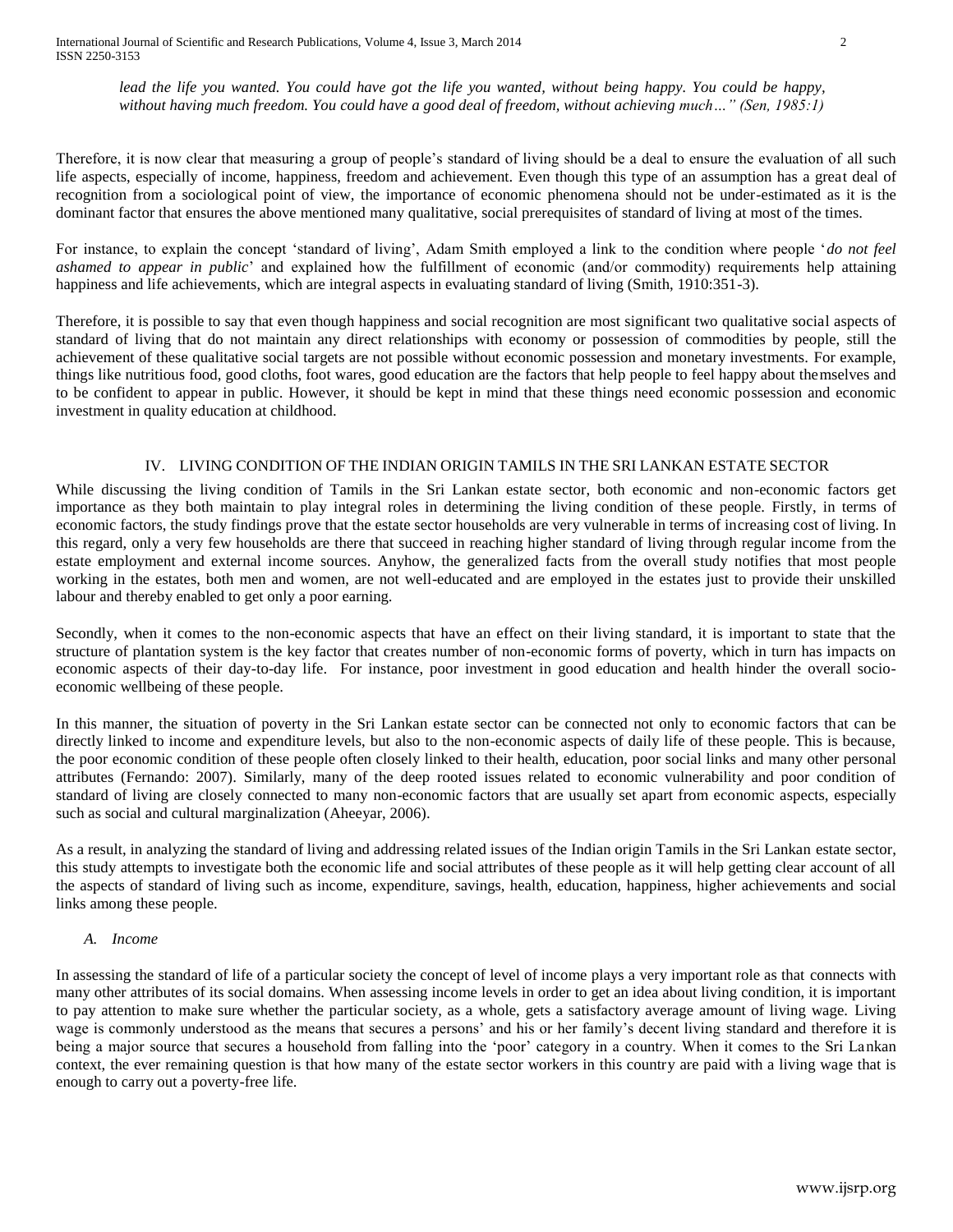International Journal of Scientific and Research Publications, Volume 4, Issue 3, March 2014 3 ISSN 2250-3153

This increases the need to study about another related concept 'minimum standard of income' here as to link the living wages with the living standard of these people. Because, minimum standard of real income that is a must in any country, can tell us many stories about people's living condition, as it helps people to maintain at least a normal decent life.

In defining national minimum standard of real income, Pigou highlights the ability for commodity possession by people. He puts this in the following manner:

*"The minimum includes some defined quantity and quality of house accommodation, of medical care, of education, of food, of leisure, of the apparatus of sanitary convenience and safety where work is carried on, and so on" (1952:759)* 

To understand the level of minimum wages of the workers in the Sri Lankan plantation sector it is important to get a comparative analysis with the minimum wages of the other sectors in the country. The following table gives such a comparative view of the minimum wage levels of different sectors in Sri Lanka, for the year 2013.

| <b>Industry</b>          | <b>Worker Category</b>      | Minimum wages (in LKR) |  |
|--------------------------|-----------------------------|------------------------|--|
| <b>Plantation Sector</b> |                             | 380 per day            |  |
|                          | plus Attendance Bonus       | 105 per day            |  |
|                          | plus productivity incentive | 30 per day             |  |
| <b>Industrial Sector</b> | Unskilled                   | 6500-7500 per month    |  |
|                          | Semi-Skilled                | 7000-8000 per month    |  |
|                          | Skilled                     | 7500-9500 per month    |  |
| <b>Service Sector</b>    | Unskilled                   | 6500-7500 per month    |  |
|                          | Semi-Skilled                | 7500-8000 per month    |  |
|                          | <b>Skilled</b>              | 8400-9500 per month    |  |

# **Table 1: Minimum wage levels of different sectors in Sri Lanka-2013**

*Source: http://www.salary.lk/home/salary/minimum-wage* **NOTE:**

- 1. Overtime is paid at one and half times the normal hourly rate of wage.
- 2. Holiday pay for work on weekends (Sundays) and public holidays is paid for at a higher rate 1 1/2 times the daily rate or double the rate of remuneration.
- 3. Bonuses e.g. project, attendance, festival would vary from company to company.

Even though, the above table shows that the amount of minimum wage per day of plantation sector worker exceeds the minimum wage level of other sector workers in an overall manner, the reality is that the plantation sector workers get a very less monthly income comparing to other sectors mainly because of the relatively less number of working days they get in a month. The following table from the report of Department of Census and Statistics (2009/10) also serves to prove the relative income poverty of estate sector Tamils in the country.

| Sector/<br><b>Province</b> | <b>Mean Income</b><br>(LKR) | <b>Median Income</b><br>(LKR) |
|----------------------------|-----------------------------|-------------------------------|
| <b>Sri Lanka</b>           | 36, 451                     | 23, 746                       |
| Urban                      | 47, 783                     | 31,000                        |
| <b>Rural</b>               | 35, 228                     | 23, 126                       |
| <b>Estate</b>              | 24, 162                     | 17, 366                       |

## **Table 2: Mean and median household income (average monthly) by sector**

*Source: Department of Census and Statistics, 2009/10, Household Income and Expenditure Survey*

In addition, taking random examples from the study area, Sogama Estate, Pussellawa, it is possible to say that even though some individuals get Rs. 620 (if men) and Rs. 600 (if women) as the per day wage, most of their monthly total income certainly does not exceed Rs. 12000, as a result of less number of working days available to them. The most important fact that should be noted here is that the above mentioned per day salary amount is even reduced in to an amount falls between Rs.  $450 - Rs$ . 550 if the number of working days is less than 22.

In addition, some case studies under this research prove that there are few families from which no member is employed in the estate anymore, manage total monthly expenses of whole family in a way not exceeding Rs. 5000. This fact increases the doubt whether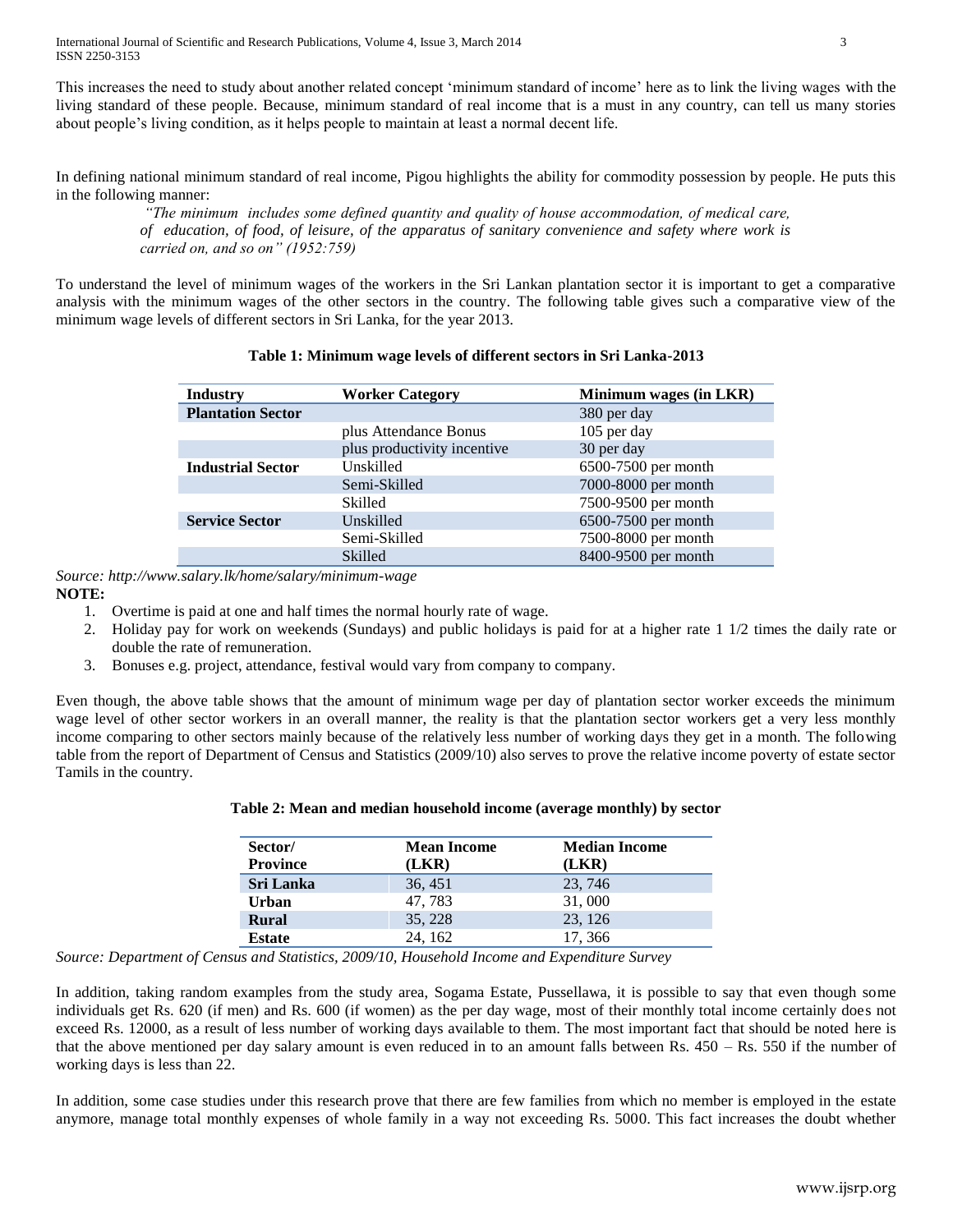International Journal of Scientific and Research Publications, Volume 4, Issue 3, March 2014 4 ISSN 2250-3153

many families in the plantation sector get an enough amount of monthly income, which is not less than the standard amount of minimum wage.

Whereas the minimum wage should be about twice the poverty line, according to the Department of Census and Statistics (2011), in Sri Lanka the official poverty line at national level for June 2011 is Rs. 3239. That means Rs. 6478 or above should be the minimum

wage to maintain a quality life in Sri Lanka. However this is seriously questioned as many of the plantation people run their life only within an amount that is most probably less than the above mentioned amount.

Anyhow, there are few families that have more than one income sources and have a monthly income that is far more than the minimum wage. For these families, whereas working in the estate makes the major contribution in their economic life, they have many other income sources too via which they earn a considerable amount of money to support their daily expenditures. For example, men in the estate sector work as construction workers, three wheeler drivers, small shop keepers and labourers in road construction and so on, females are employed mainly as housemaids in urban areas. In addition, many women engage in animal husbandry, road construction works and few of them work also as attendants in estate crèche where they look after the children of estate workers.

Most of the women whose husbands are working outside the estate are almost abandoned by their husbands. Such men working in cities (mostly in Colombo) are earning more than Rs.25000 monthly, but their contribution to their families in the estates are relatively lower than that of the women. Importantly, girls working in the garment factories in Colombo economically contribute more to their families in the estates, in a constant way.

Whatever the income sources, it is important to note here that the expenses of these people almost always exceed the amount of income, and this never promotes them to save any money for their future. The expenditures for household items, health, education, transport, dress, housing repairs, visiting friends and relatives, contributing the estate level societies and associations, arranging and attending ceremonies are questioning the fulfillment of the basic needs of these people even in an ordinary manner. This situation is common for almost all the estate sector Tamil workers in the island and it leads them to be indebted for generations.

## *B. Indebtedness and Savings*

Recent studies show that comparing to other sectors in Sri Lanka the estate sector has an increasing rate of debt and thereby negative saving. The following table of Central Bank of Sri Lanka gives a comparative view on the saving rates among different sectors in the island and notably it indicates that estate sector people never save any amount of money since their monthly expenditure exceeds monthly household income.

| <b>Sector</b> | <b>Monthly</b><br><b>Household Income</b><br>(LKR) | <b>Monthly</b><br>Household<br><b>Expenditure (LKR)</b> | Savings (LKR) |
|---------------|----------------------------------------------------|---------------------------------------------------------|---------------|
| <b>Urban</b>  | 30,091                                             | 27,860                                                  | 2,231         |
| <b>Rural</b>  | 15,611                                             | 15.382                                                  | 229           |
| <b>Estate</b> | 9,180                                              | 10,712                                                  | $-1533$       |
| All sectors   | 17.109                                             | 16,717                                                  | 392           |

## **Table 3: Monthly income, expenditures and savings (2003/04)**

*Source: Central Bank of Sri Lanka, 2005*

In the study area, no body among the study sample has saving as a habit and some of them do not have even a savings account in any bank. Another bitter fact is that even the people, who have bank accounts, do not use them for saving purposes, but just for transection purposes. However, one important positive feature of their economic life is that the prevalence of Seetu system, which is being the most common and significant saving mechanism for most of the households coming under the study area.

Speaking about the major reasons behind the poor savings and condition of poverty in the study area, it is important to mention that very poor financial management is the most important factor that does not let these people to save any money. For example, they get salary advances and loans varying amounts from Rs. 3500 to Rs.5000 during the ceremonial periods and this decreases the amount of their salary throughout the upcoming one year of repayment period and decrease the happiness and life satisfaction as there is no enough money to cover daily expenditures. However, provision of very less amount of wages that does not match in anyway the endless, intensified rise in the living costs is also identified in recent studies as a major reason for increasing indebtedness and very poor savings among the plantation sector workers (CEPA, 2005).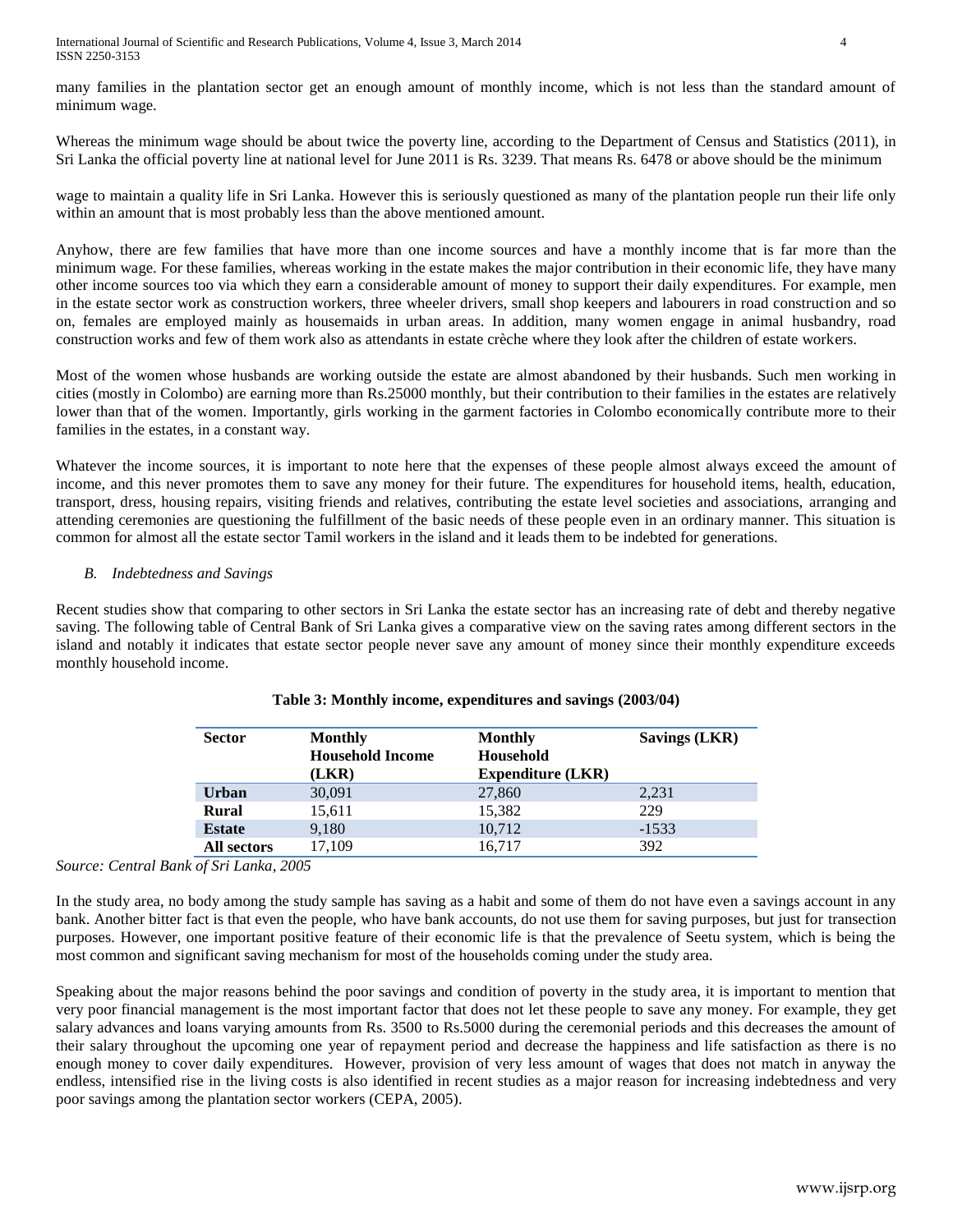Along with these factors, over expenditure on household luxury items, spending on alcohol consumption are also prevailing as the major causes that increases the negative saving rate among these people. This type of a situation is continued as a cycle over and over there in the estate sector and this leads this community to be in a chronic poverty condition throughout the lifetime.

# *C. Health*

When it comes to the health condition, it is a common feature that most people of the study population have some diseases after forties, and their bodies are not cooperative to work in the estates any more. However, such people are also still working in the estates since they have no other income sources to run their life. Also, some of the people in their forties and fifties are unemployed as their health condition is too bad.

Unhealthy living conditions including poor housing, diet and unsafe workplace increase the chances of plantation sector people to be diseased throughout the year and this has adverse influence even in their economic wellbeing in the forms of loss of working days and increased expenditure on medicine.

In addition, most of the estate workers' increased liquor consumption also questions healthy life of the overall family units. This happens in two major ways: firstly, increased alcohol intake severely affects the health of the first persons; secondly, increased spending over alcohol reduces the amount of expenditure on healthy diet and safe household environment, which cause malnutrition and numberless diseases among the family members.

Unavailability and poor access to good healthcare services are other factors to be paid much attention as they are becoming major problems in many of the estates including the study area, Sogama Estate, Pussellawa. Despite the fact that the plantation sector has been assigned with number of hospitals, people in the estates are not well served by these hospitals as they are not well equipped both with quality drugs and qualified personnel.

These conditions tempt the people in the study area to search for better medical services available in the private sector. In this kind of a situation, their expenditures are increased not only by expensive healthcare services and drugs, but also by private transports services they use to go to nearby towns to get private medical services as their line rooms are located far more than a kilometer from the main road. Therefore, just a single trip to the nearest town for getting private medical services altogether cost more than Rs. 1500, which is, for most of the families in the study area, nearly one fourth of the overall monthly earning.

# *D. Education*

In comparison with other sectors within the country, the Sri Lankan estate sector shows poor educational attainments, especially among girls in the estates (Aheeyar, 2006). Although, earlier mentioned poor economic and health conditions play a major role in creating social circumstances that are not favourable for active education, many cultural characteristics of these communities also can be pointed out as the significant factors causing drawback in the educational progresses. For instance, the following quote elaborates how some socio-cultural features of estate communities affect women's education in the sector:

*"There is more employment for females as pluckers. Yet the household duties fall on them as well. So it is much easier for the mother to go to work and leave the household chores in charge of the daughter. The practice of not sending daughter to school after puberty is prevalent because it eases the burden on the mother. Once the girl is 16 she too can become a plucker and an additional income earner for the family" (Samaraweera, 2001)*

Many children among the now younger generation are educated only up to grade 7, 8, or 9 and most of them drop out in the middle of the school education for many reasons. Even though, such children are interested in getting some vocational training they are not adequately supported economically by the family.

Lack of educational facilities both at pre-school and school levels, lack of secondary schools within estates and increasing cost of education today intensifies the educational vulnerability of these people. For example, even providing everyday bus fare for children to go to schools located in near towns seems to be an economic burden for many families in the study area.

A good many schools in the Sri Lankan estate sector to which estate children predominantly attend are academically not wellsupported as enough number of qualified and graduate teachers are not appointed to cater the increasing needs of students. Importantly, these schools do not employ competent English and Math teachers. These conditions have long-lasting adverse impacts on today's young generation and this necessarily work for the reduction of quality of life throughout generations. However, despite all these conditions, there is a raise of an educated new generation noticed in this community, which tries to alter the traditional identities of life of the Indian origin estate sector Tamils in the island.